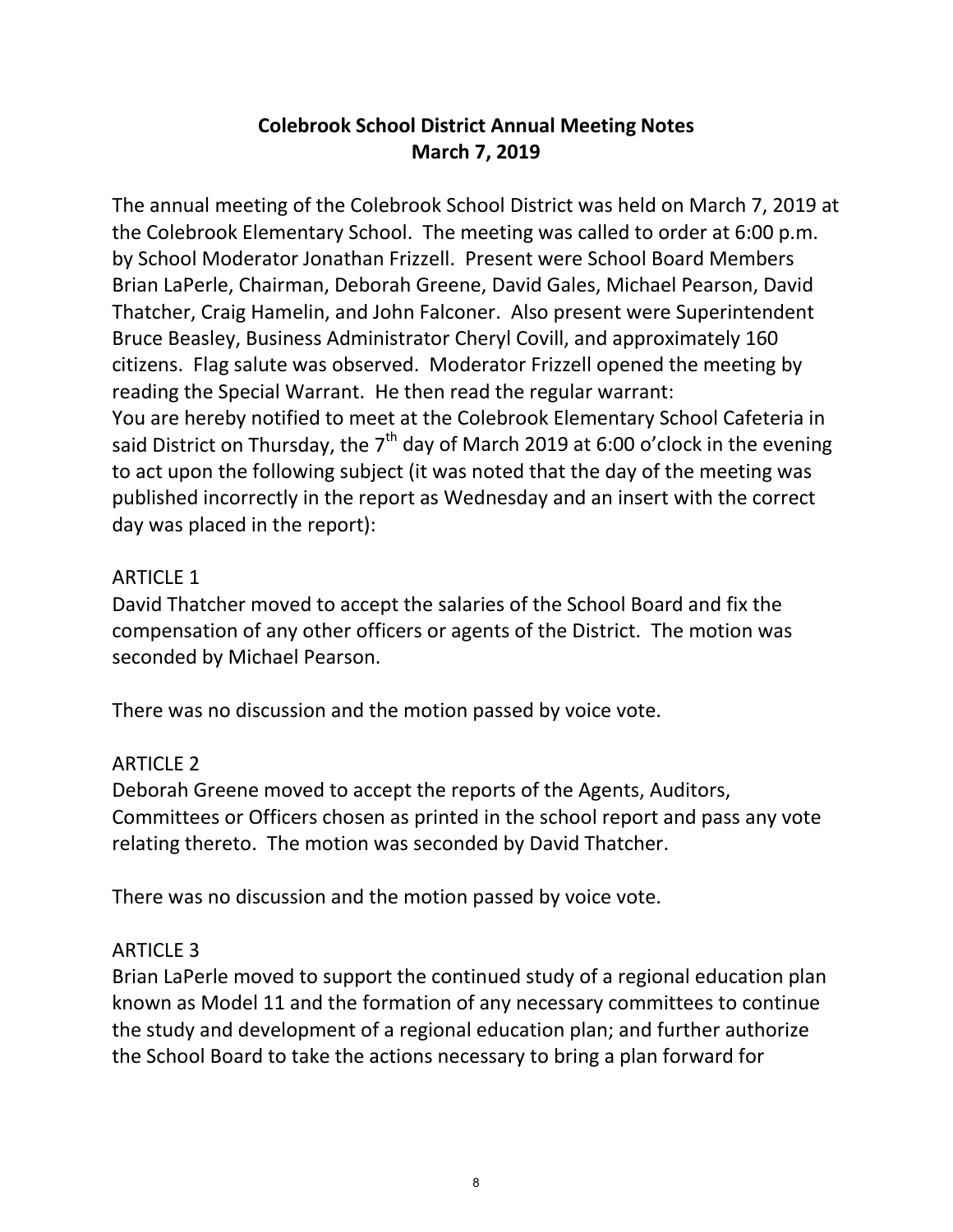discussion and possible approval at a future School District meeting. Craig Hamlin seconded the motion.

Brian LaPerle then moved to amend Article 3 by striking the words "known as Model 11" from the amendment. The motion was seconded by Craig Hamlin.

Brian spoke to the amendment stating that Pittsburg School voted not to continue with the study and so Model 11 would need to be adjusted. The amendment would give the School Board flexibility to study other models as well.

There was no further discussion and the amendment passed by voice vote.

Brian spoke to the amended article noting declining enrollments are predicted to continue and that passage of the article would allow further study with a goal of a final proposal that would require a public hearing and binding vote.

There were several questions regarding the handicapped accessibility and condition of the Canaan School building, status of towns who opt out, options being considered, and the effect on the tax rate.

Carrie Rancourt made a motion to further amend Article 3 to state any final proposal will have at least two separate options to be brought to the District for a vote. The motion was seconded by Jane Smith.

Brian noted that a single option would eliminate the problem of different towns voting separately on multiple options.

There was a question as to why Canaan was chosen for the location of the high school and it was noted that Canaan is centrally located, has a current CTE program and would provide a separate location for the high school.

The amendment was defeated by voice vote.

There was a written request for a ballot vote on Article 3 as amended and the Article passed with 106 yes votes and 50 no votes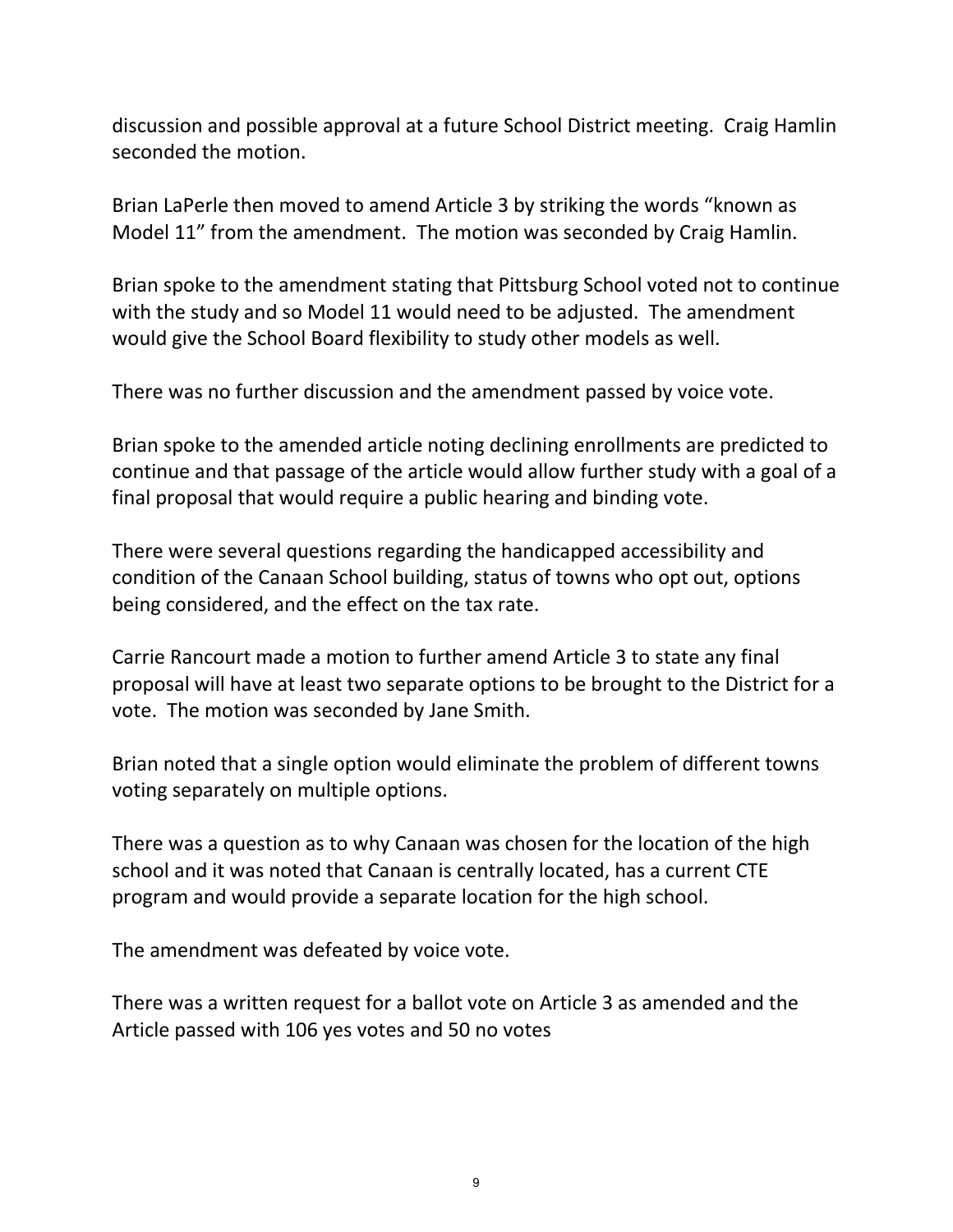Phil Dauphinais made a motion to restrict reconsideration of Article 3. It was seconded by Ron Patterson.

The motion passed by voice vote.

# ARTICLE 4

John Falconer moved to see if the Colebrook School District will vote to raise and appropriate the sum of TWO HUNDRED SEVENTY-SEVEN THOUSAND DOLLARS (\$277,000.00) for the renovation of the Colebrook elementary School and for the acquisition of equipment necessary to move the Colebrook Academy (High School) into the Elementary School and authorize the School Board to take whatever action is necessary to consolidate the high school into the elementary school. David Gates seconded the motion.

John Falconer spoke to the motion stating the principles shared a plan after visiting the facilities and reviewing staffing and curriculum needs. An architect was consulted to develop bid specs and one bid was received.

He stated the benefits of the consolidation included having chorus, gym and art available on site, 90-minute electives, mentoring, reduction in administration, school wide assemblies, improved utilization of staff, consolidation of food service, having a single school safety plan, and eliminating cross town bussing. The challenges include staff not having assigned classrooms, the change of having all students in one building, separation of children, increased traffic on Dumont Street, having a vacant building, and daily operations and schedules.

The plan is to convert ground floor space into a classroom, expanding the weight room, renovate above the stage for staff offices, purchase library equipment and furniture, and utilize the kitchen for Consumer Science and tech building for trade classes.

The proposed cost of renovations would be \$265,111 with equipment purchases of \$11,886. The savings of closing the Academy building would be approximately \$425,000. The first year savings would be \$148,003 with an increase on the tax rate of approximately \$1.25 per thousand if the Article fails and approximately \$.43 per thousand if the Article passes.

David Hodge moved to amend Article 4 that no activities shall occur in the Academy building unless brought back before the annual meeting, absent a recognized emergency. Jay Weir seconded the Amendment.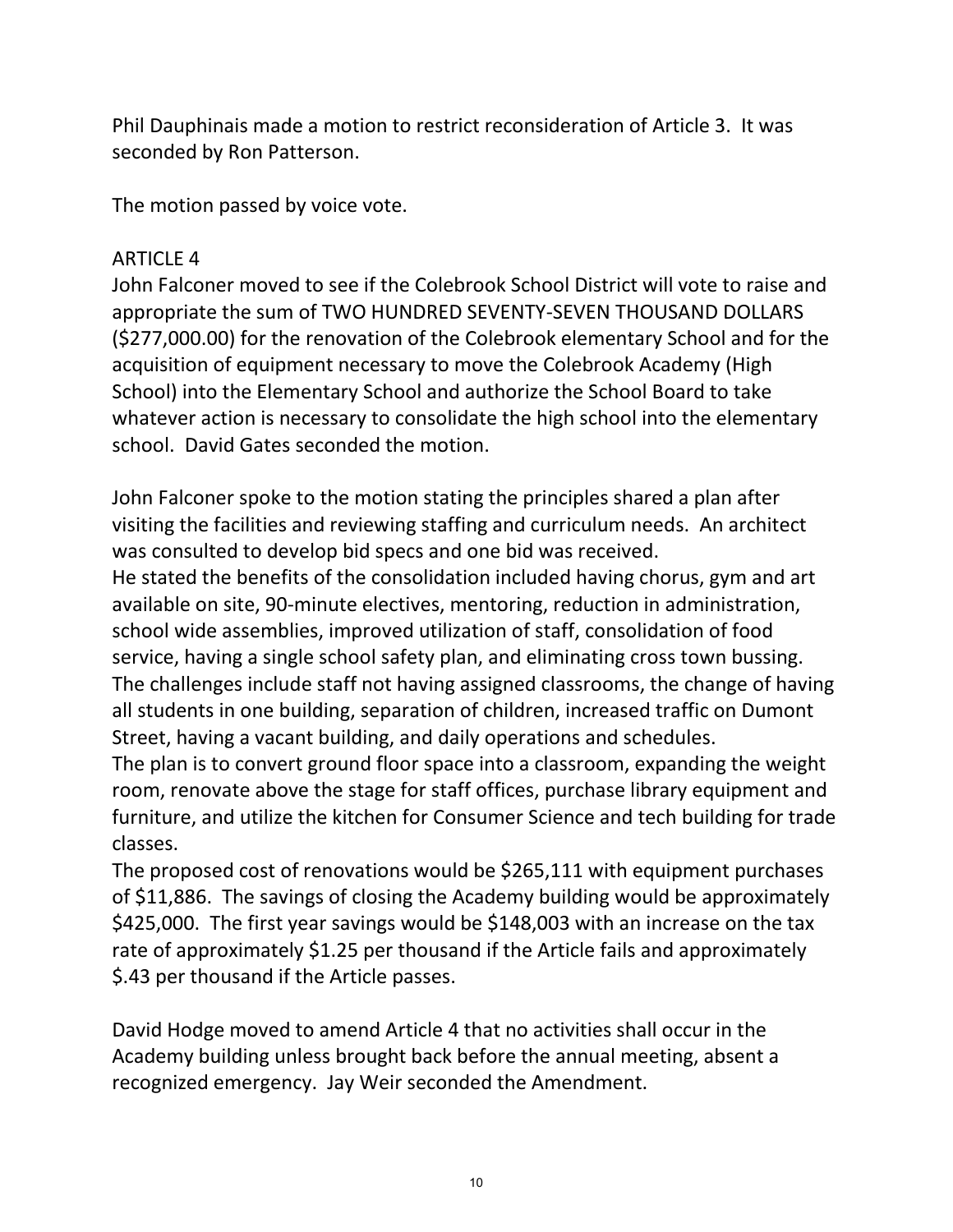The motion failed by voice vote.

There was discussion about routine maintenance of the building and what discussions have occurred regarding the use of the building for SAU or Town Offices. Selectman Gorman stated the Town has not been discussing using the building.

There was a request for a ballot vote and the article passed with 122 yes votes and 25 no votes.

### ARTICLE 5

Brian LaPerle moved to see if the District will vote to raise and appropriate the sum of SIX MILLION, NINE HUNDRED FIFTY-SEVEN THOUSAND, NINE HUNDRED AND FIFTY DOLLARS (\$6,957,950.00) for the support of schools, for the payment of salaries for the School District officials and agents and for the payment of the statutory obligations of the District. This article not to include appropriations contained in special or individual articles addressed separately. John Falconer seconded the motion.

Brian spoke to the motion outlining increases and decreases in revenues and expenditures, including the phase out of State Adequacy Stabilization Aid, declining enrollment, and a smaller balance on hand than expected. Other changes were due to staff changes, salary changes, increase in health insurance premiums, and changing numbers of students receiving special services. The budget represents a total increase of \$528,273 with total revenues of \$2,492,329.

Phillip Dauphinais moved to restrict reconsideration of Article 4. Kevin McKinnon seconded the motion.

The motion passed by voice vote.

Brian LaPerle moved to amend Article 5 based on the passage of Article 4 to raise and appropriate the sum of SIX MILLION, FIVE HUNDRED, THIRTY-TWO THOUSAND, NINE HUNDRED AND FIFTY DOLLARS (\$6,532,950.00) for the support of schools, for the payment of salaries for the School District officials and agents,